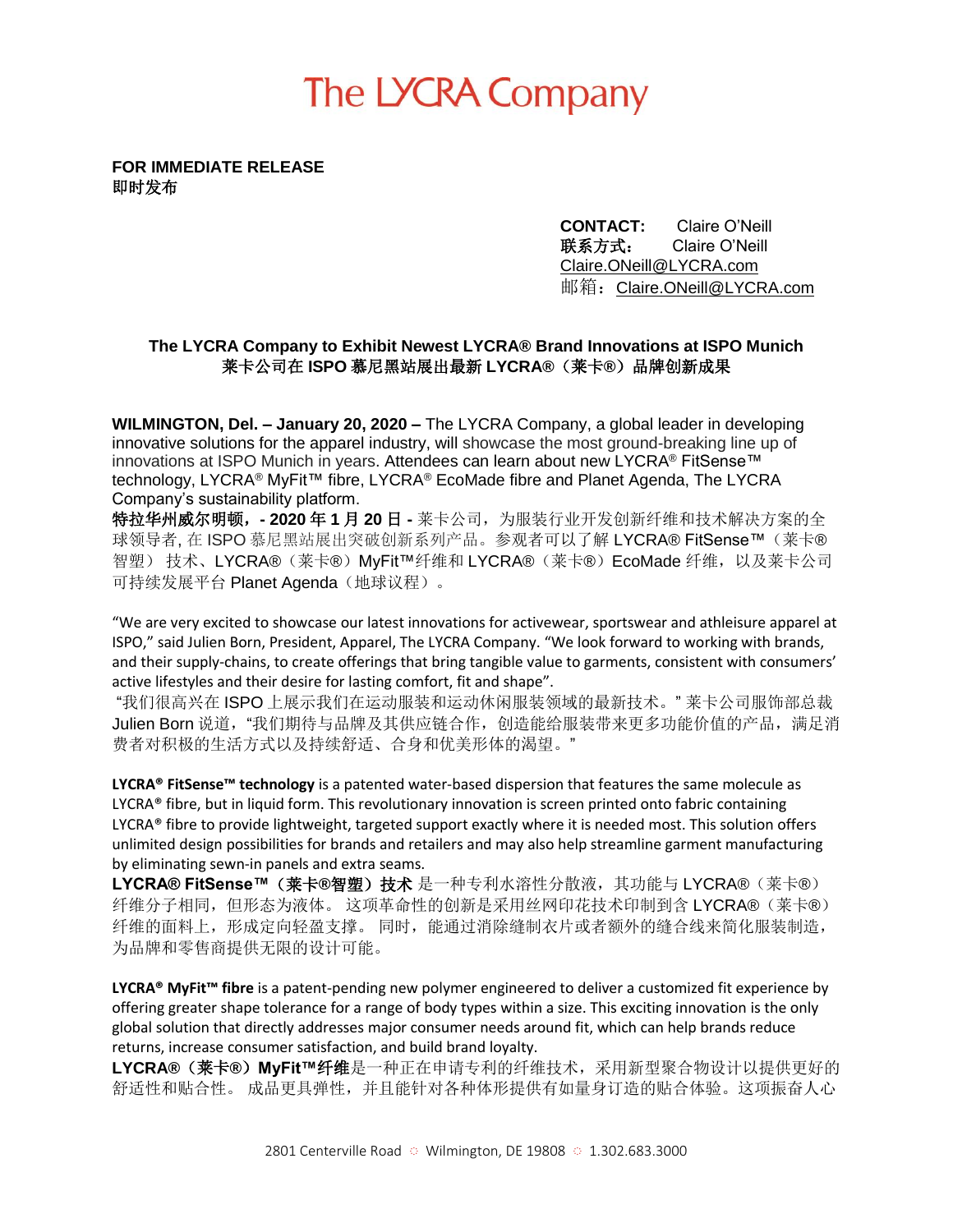# The LYCRA Company

的创新是全球唯一可以直接解决大部分消费者合身需求的方案,有助于减少品牌退货,增强消费者满 意度,并建立品牌忠诚度。

The LYCRA Company is also featuring its first branded elastane that is made with pre-consumer recycled materials at ISPO. **LYCRA® EcoMade fibre** offers the same performance as the original LYCRA® fibre but is made partly with fibre waste collected at the company's manufacturing sites, which is blended with virgin polymer at specific concentrations. This sustainable solution reduces waste and puts it back into production.

莱卡公司还在 ISPO 展会上特别展出其首个采用未经使用的废弃回收再生材料制成的弹性纤维品牌。 **LYCRA®** (莱卡**®**) **EcoMade** 纤维与原先的 LYCRA®(莱卡®) 纤维具有同样的性能,但是采用在 公司生产基地收集的废料与新造聚合物以特定浓度比例混纺而成。这种可持续解决方案能减少浪费, 并把废料再次用到生产中。

ISPO attendees can also learn about Planet Agenda, The LYCRA Company's commitment to building a more sustainable future. The platform has been created to provide insights, technologies, products, and processes that can help customers reduce waste, save energy, extend garment wear life and more. Planet Agenda is built around three interdependent pillars: product sustainability, manufacturing excellence, and corporate responsibility. Learn more at [LYCRA.com/sustainability.](https://connect.lycra.com/sustainability) ISPO 参观者还可以了解地球议程,即莱卡公司致力于构筑更加可持续发展未来的平台。该平台提供 相关洞察、技术、产品和流程,帮助客户减少浪费,节约能源,延长服装的穿着寿命等。地球议程围 绕三大相互依存的支柱:产品可持续性、卓越制造和企业责任。更多信息请访问 [LYCRA.com/sustainability.](https://connect.lycra.com/sustainability)

Visit ISPO stand C1.355 to learn more about The LYCRA Company's latest innovations and Planet Agenda. ISPO is a leading multi-segment trade fair for sports that takes place January 26-29. Go to [ISPO.com](https://www.ispo.com/en/munich) for show information.

敬请光临 ISPO 展会 C1.355 展位, 了解更多关于莱卡公司最新创新成果以及地球议程的信息。ISPO 是领先的体育综合业务板块贸易展,于 1 月 26-29 日举行。敬请访问 [ISPO.com](https://www.ispo.com/en/munich) 获取展会信息。

#### # # #

#### **About The LYCRA Company**

The LYCRA Company innovates and produces fibre and technology solutions for the apparel and personal care industries, as well as specialty chemicals used in the spandex and polyurethane value chains. Headquartered in Wilmington, Delaware, The LYCRA Company is recognized worldwide for its innovative products, technical expertise, and unmatched marketing support. The LYCRA Company owns leading consumer and trade brands: LYCRA®, LYCRA HyFit®, LYCRA® T400®, L by LYCRA®, COOLMAX®, THERMOLITE®, ELASPAN®, SUPPLEX®, TACTEL®, and TERATHANE®. While The LYCRA Company's name is new, its legacy stretches back to 1958 with the invention of the original spandex yarn, LYCRA® fibre. Today, The LYCRA Company is focused on adding value to its customers' products by developing unique innovations designed to meet the consumer's need for comfort and lasting performance. For more information, visit [www.thelycracompany.com.](http://www.thelycracompany.com/)

LYCRA®, FitSense™, and MyFit™ are trademarks of The LYCRA Company.